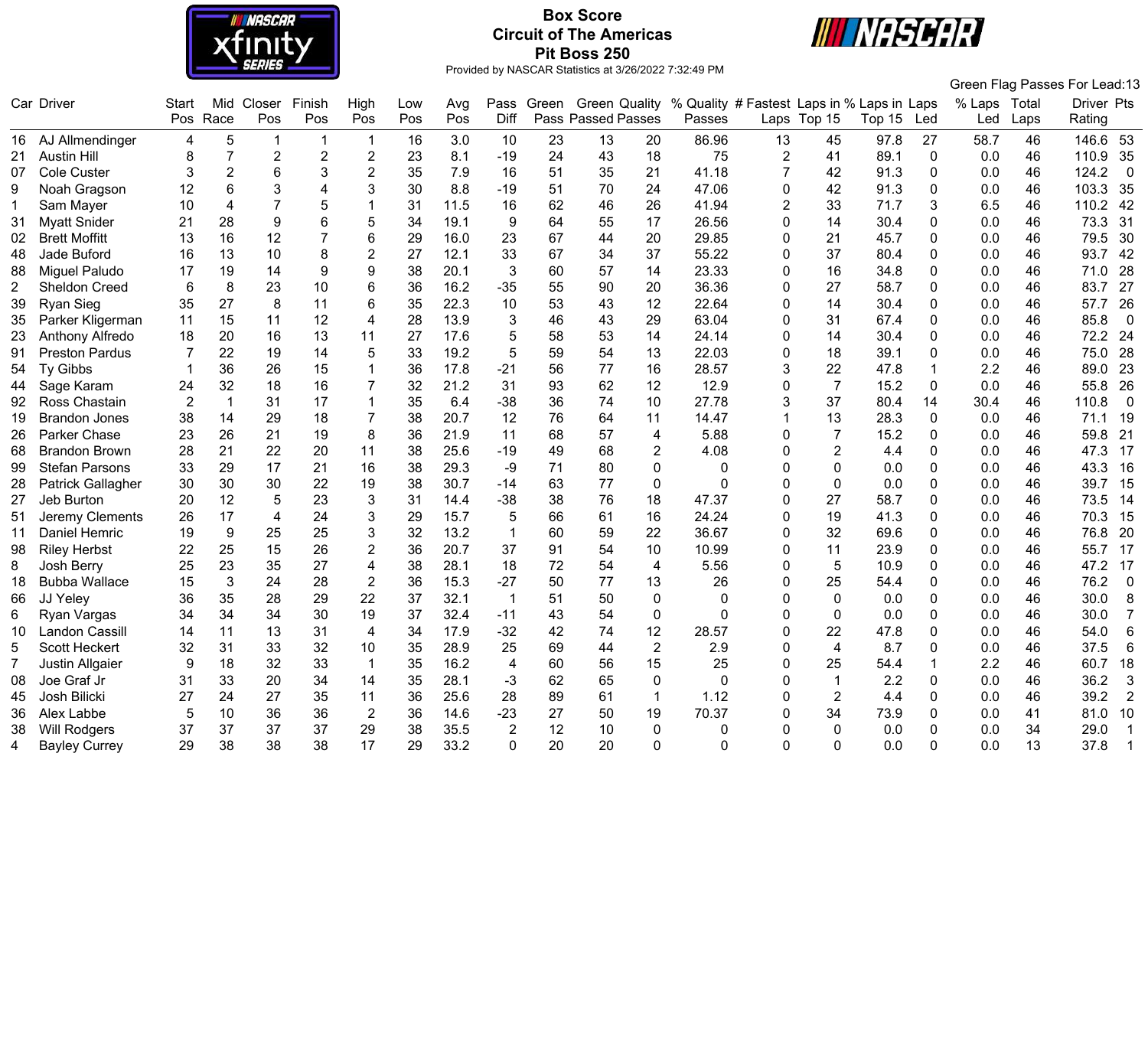

# **Average Running Position Circuit of The Americas Pit Boss 250**



| Rank | Car            | <b>Driver</b>         | Team                              | Finish Pos. | Average Pos |
|------|----------------|-----------------------|-----------------------------------|-------------|-------------|
| 1    | 16             | AJ Allmendinger       | <b>Nutrien Ag Solutions</b>       | 1           | 3.04        |
| 2    | 92             | Ross Chastain         | <b>TicketSmarter</b>              | 17          | 6.43        |
| 3    | 07             | Cole Custer           | <b>Bucked Up Energy Drink</b>     | 3           | 7.85        |
| 4    | 21             | <b>Austin Hill</b>    | Global Industrial                 | 2           | 8.09        |
| 5    | $9\,$          | Noah Gragson          | Bass Pro Shops TrueTimber BRCC    | 4           | 8.80        |
| 6    | $\mathbf{1}$   | Sam Mayer             | <b>Accelerate Pros Talent</b>     | 5           | 11.54       |
| 7    | 48             | Jade Buford           | <b>Big Machine Spiked Coolers</b> | 8           | 12.09       |
| 8    | 11             | Daniel Hemric         | <b>AG1 - Athletic Greens</b>      | 25          | 13.22       |
| 9    | 35             | Parker Kligerman      | <b>TBA</b>                        | 12          | 13.93       |
| 10   | 27             | Jeb Burton            | Jon Wayne Service Company         | 23          | 14.37       |
| 11   | 36             | Alex Labbe            | Can - Am                          | 36          | 14.59       |
| 12   | 18             | <b>Bubba Wallace</b>  | Dr. Pepper                        | 28          | 15.33       |
| 13   | 51             | Jeremy Clements       | <b>Straitline Nitro</b>           | 24          | 15.72       |
| 14   | 02             | <b>Brett Moffitt</b>  | Home Town Lenders                 | 7           | 15.96       |
| 15   | $\overline{2}$ | <b>Sheldon Creed</b>  | Whelen                            | 10          | 16.15       |
| 16   | $\overline{7}$ | Justin Allgaier       | <b>BRANDT</b>                     | 33          | 16.17       |
| 17   | 23             | Anthony Alfredo       | <b>PIT BOSS GRILLS</b>            | 13          | 17.61       |
| 18   | 54             | Ty Gibbs              | <b>Interstate Batteries</b>       | 15          | 17.78       |
| 19   | 10             | Landon Cassill        | <b>USIO</b>                       | 31          | 17.85       |
| 20   | 31             | <b>Myatt Snider</b>   | TaxSlayer                         | 6           | 19.13       |
| 21   | 91             | <b>Preston Pardus</b> | <b>Chinchor Electric/Danus</b>    | 14          | 19.24       |
| 22   | 88             | Miguel Paludo         | <b>BRANDT</b>                     | 9           | 20.07       |
| 23   | 19             | <b>Brandon Jones</b>  | Menards\Oklahoma Joe's            | 18          | 20.67       |
| 24   | 98             | <b>Riley Herbst</b>   | <b>Monster Energy</b>             | 26          | 20.70       |
| 25   | 44             | Sage Karam            | <b>Market Rebellion</b>           | 16          | 21.22       |
| 26   | 26             | Parker Chase          | <b>Bahnbrecker</b>                | 19          | 21.89       |
| 27   | 39             | <b>Ryan Sieg</b>      | CMRroofing.com\ A-game            | 11          | 22.30       |
| 28   | 45             | Josh Bilicki          | The Boss / Lemons of Love         | 35          | 25.59       |
| 29   | 68             | <b>Brandon Brown</b>  | TradeTheChain.com                 | 20          | 25.63       |
| 30   | 08             | Joe Graf Jr           | G Coin                            | 34          | 28.07       |
| 31   | 8              | Josh Berry            | <b>PUBG MOBILE</b>                | 27          | 28.11       |
| 32   | $\overline{5}$ | Scott Heckert         | Malco                             | 32          | 28.91       |
| 33   | 99             | <b>Stefan Parsons</b> | <b>SOKAL</b>                      | 21          | 29.26       |
| 34   | 28             | Patrick Gallagher     | <b>Belle Haven</b>                | 22          | 30.65       |
| 35   | 66             | JJ Yeley              | <b>Remote Health Solutions</b>    | 29          | 32.07       |
| 36   | 6              | Ryan Vargas           | <b>Twin Liquors</b>               | 30          | 32.35       |
| 37   | $\overline{4}$ | <b>Bayley Currey</b>  | <b>Chasco Constructors</b>        | 38          | 33.17       |
| 38   | 38             | <b>Will Rodgers</b>   | Kelly Benefits                    | 37          | 35.46       |
|      |                |                       |                                   |             |             |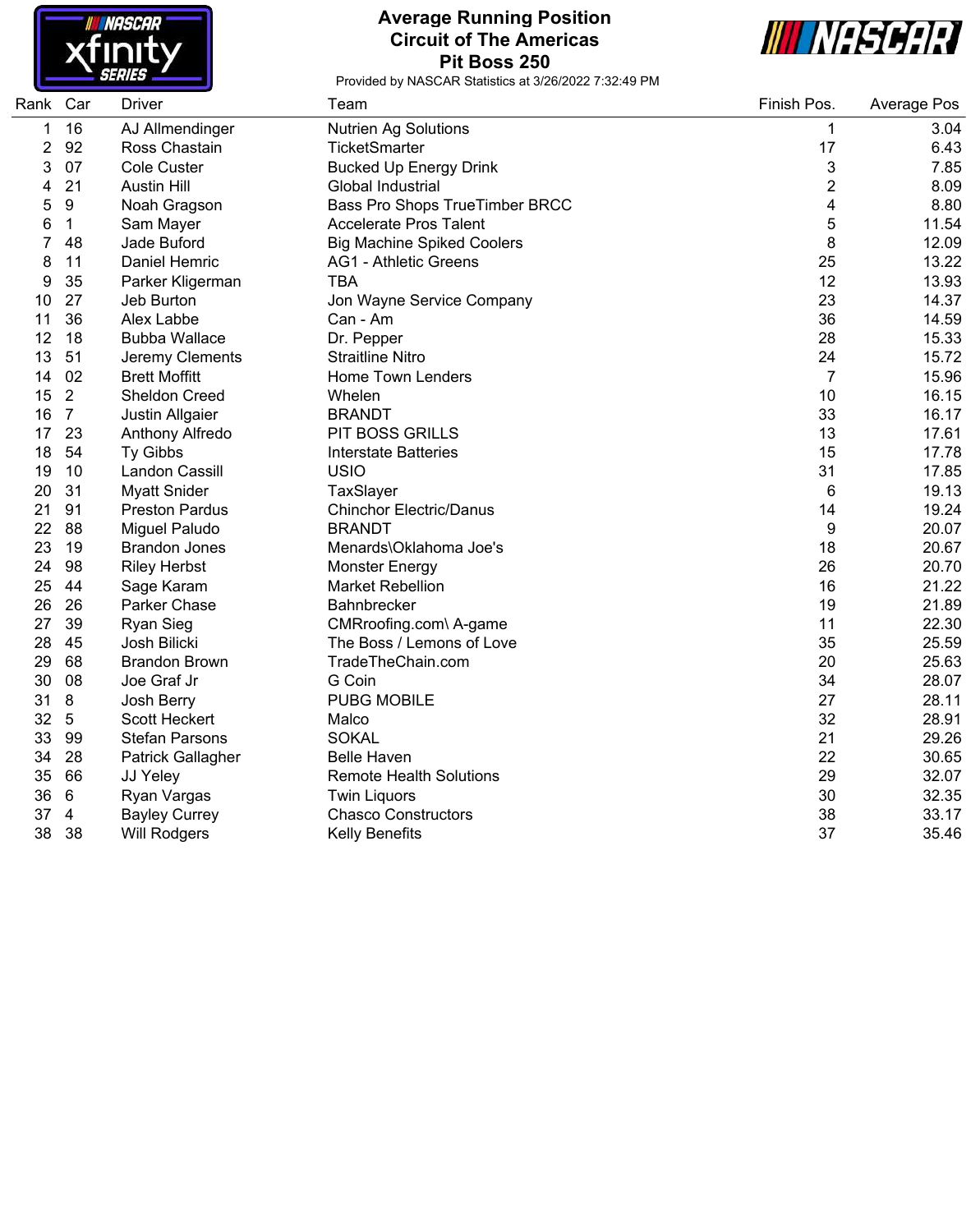

# **Closers Circuit of The Americas Pit Boss 250**



| Rank Car |                | Driver                | Team                              | Closing Pos.   | Finish Pos.    | Gained         |
|----------|----------------|-----------------------|-----------------------------------|----------------|----------------|----------------|
| 1        | 92             | Ross Chastain         | <b>TicketSmarter</b>              | 31             | 17             | 14             |
| 2        | $\overline{2}$ | <b>Sheldon Creed</b>  | Whelen                            | 23             | 10             | 13             |
| 3        | 54             | <b>Ty Gibbs</b>       | <b>Interstate Batteries</b>       | 26             | 15             | 11             |
| 4        | 19             | <b>Brandon Jones</b>  | Menards\Oklahoma Joe's            | 29             | 18             | 11             |
| 5        | 28             | Patrick Gallagher     | <b>Belle Haven</b>                | 30             | 22             | 8              |
| 6        | 8              | Josh Berry            | <b>PUBG MOBILE</b>                | 35             | 27             | 8              |
| 7        | 02             | <b>Brett Moffitt</b>  | Home Town Lenders                 | 12             | 7              | 5              |
| 8        | 88             | Miguel Paludo         | <b>BRANDT</b>                     | 14             | 9              | 5              |
| 9        | 91             | <b>Preston Pardus</b> | <b>Chinchor Electric/Danus</b>    | 19             | 14             | 5              |
| 10       | $\,6\,$        | Ryan Vargas           | <b>Twin Liquors</b>               | 34             | 30             | 4              |
| 11       | 07             | <b>Cole Custer</b>    | <b>Bucked Up Energy Drink</b>     | 6              | 3              | 3              |
| 12       | 31             | <b>Myatt Snider</b>   | TaxSlayer                         | 9              | 6              | 3              |
| 13       | 23             | Anthony Alfredo       | PIT BOSS GRILLS                   | 16             | 13             | 3              |
| 14       | $\mathbf{1}$   | Sam Mayer             | <b>Accelerate Pros Talent</b>     | $\overline{7}$ | 5              | $\overline{2}$ |
| 15       | 48             | Jade Buford           | <b>Big Machine Spiked Coolers</b> | 10             | 8              | $\overline{2}$ |
| 16       | 44             | Sage Karam            | <b>Market Rebellion</b>           | 18             | 16             | $\overline{2}$ |
| 17       | 26             | Parker Chase          | Bahnbrecker                       | 21             | 19             | $\overline{2}$ |
| 18       | 68             | <b>Brandon Brown</b>  | TradeTheChain.com                 | 22             | 20             | $\overline{2}$ |
| 19       | $\overline{5}$ | Scott Heckert         | Malco                             | 33             | 32             | $\mathbf 1$    |
| 20       | 16             | AJ Allmendinger       | <b>Nutrien Ag Solutions</b>       | 1              | $\mathbf 1$    | 0              |
| 21       | 21             | <b>Austin Hill</b>    | Global Industrial                 | $\overline{2}$ | $\overline{2}$ | 0              |
| 22       | 11             | Daniel Hemric         | <b>AG1 - Athletic Greens</b>      | 25             | 25             | 0              |
| 23       | 36             | Alex Labbe            | Can - Am                          | 36             | 36             | 0              |
| 24       | 38             | Will Rodgers          | Kelly Benefits                    | 37             | 37             | 0              |
| 25       | $\overline{4}$ | <b>Bayley Currey</b>  | <b>Chasco Constructors</b>        | 38             | 38             | 0              |
| 26       | 9              | Noah Gragson          | Bass Pro Shops TrueTimber BRCC    | 3              | 4              | -1             |
| 27       | 35             | Parker Kligerman      | <b>TBA</b>                        | 11             | 12             | -1             |
| 28       | 66             | JJ Yeley              | <b>Remote Health Solutions</b>    | 28             | 29             | $-1$           |
| 29       | $\overline{7}$ | Justin Allgaier       | <b>BRANDT</b>                     | 32             | 33             | $-1$           |
| 30       | 39             | <b>Ryan Sieg</b>      | CMRroofing.com\ A-game            | 8              | 11             | $-3$           |
| 31       | 99             | <b>Stefan Parsons</b> | <b>SOKAL</b>                      | 17             | 21             | $-4$           |
| 32       | 18             | <b>Bubba Wallace</b>  | Dr. Pepper                        | 24             | 28             | $-4$           |
| 33       | 45             | Josh Bilicki          | The Boss / Lemons of Love         | 27             | 35             | $-8$           |
| 34       | 98             | <b>Riley Herbst</b>   | <b>Monster Energy</b>             | 15             | 26             | $-11$          |
| 35       | 08             | Joe Graf Jr           | G Coin                            | 20             | 34             | $-14$          |
| 36       | 27             | Jeb Burton            | Jon Wayne Service Company         | 5              | 23             | $-18$          |
| 37       | 10             | Landon Cassill        | <b>USIO</b>                       | 13             | 31             | $-18$          |
| 38       | 51             | Jeremy Clements       | <b>Straitline Nitro</b>           | 4              | 24             | $-20$          |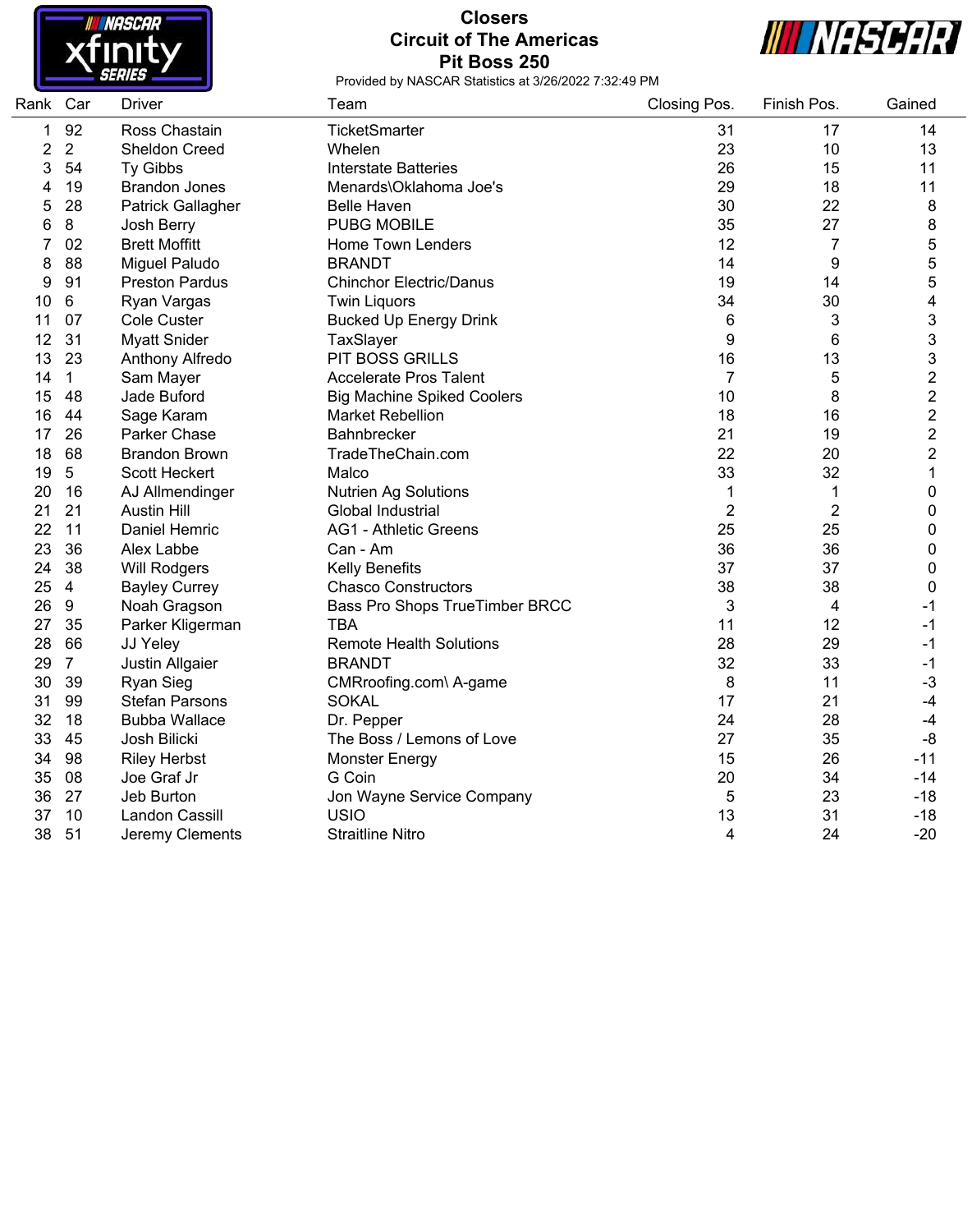

# **Driver Rating Circuit of The Americas Pit Boss 250**



| Rank Car |                | <b>Driver</b>            | Team                              | Finish Pos.    | <b>Driver Rating</b> |
|----------|----------------|--------------------------|-----------------------------------|----------------|----------------------|
| 1        | 16             | AJ Allmendinger          | <b>Nutrien Ag Solutions</b>       | 1              | 146.6                |
| 2        | 07             | <b>Cole Custer</b>       | <b>Bucked Up Energy Drink</b>     | 3              | 124.2                |
| 3        | 21             | <b>Austin Hill</b>       | Global Industrial                 | $\overline{2}$ | 110.9                |
| 4        | 92             | Ross Chastain            | <b>TicketSmarter</b>              | 17             | 110.8                |
| 5        | $\mathbf{1}$   | Sam Mayer                | <b>Accelerate Pros Talent</b>     | 5              | 110.2                |
| 6        | 9              | Noah Gragson             | Bass Pro Shops TrueTimber BRCC    | 4              | 103.3                |
|          | 48             | Jade Buford              | <b>Big Machine Spiked Coolers</b> | 8              | 93.7                 |
| 8        | 54             | Ty Gibbs                 | <b>Interstate Batteries</b>       | 15             | 89.0                 |
| 9        | 35             | Parker Kligerman         | <b>TBA</b>                        | 12             | 85.8                 |
| 10       | $\overline{2}$ | Sheldon Creed            | Whelen                            | 10             | 83.7                 |
| 11       | 36             | Alex Labbe               | Can - Am                          | 36             | 81.0                 |
| 12       | 02             | <b>Brett Moffitt</b>     | <b>Home Town Lenders</b>          | $\overline{7}$ | 79.5                 |
| 13       | 11             | Daniel Hemric            | <b>AG1 - Athletic Greens</b>      | 25             | 76.8                 |
| 14       | 18             | <b>Bubba Wallace</b>     | Dr. Pepper                        | 28             | 76.2                 |
| 15       | 91             | <b>Preston Pardus</b>    | <b>Chinchor Electric/Danus</b>    | 14             | 75.0                 |
| 16       | 27             | Jeb Burton               | Jon Wayne Service Company         | 23             | 73.5                 |
| 17       | 31             | <b>Myatt Snider</b>      | TaxSlayer                         | 6              | 73.3                 |
| 18       | 23             | Anthony Alfredo          | <b>PIT BOSS GRILLS</b>            | 13             | 72.2                 |
| 19       | 19             | <b>Brandon Jones</b>     | Menards\Oklahoma Joe's            | 18             | 71.1                 |
| 20       | 88             | Miguel Paludo            | <b>BRANDT</b>                     | 9              | 71.0                 |
| 21       | 51             | Jeremy Clements          | <b>Straitline Nitro</b>           | 24             | 70.3                 |
| 22       | $\overline{7}$ | Justin Allgaier          | <b>BRANDT</b>                     | 33             | 60.7                 |
| 23       | 26             | Parker Chase             | Bahnbrecker                       | 19             | 59.8                 |
| 24       | 39             | <b>Ryan Sieg</b>         | CMRroofing.com\ A-game            | 11             | 57.7                 |
| 25       | 44             | Sage Karam               | <b>Market Rebellion</b>           | 16             | 55.8                 |
| 26       | 98             | <b>Riley Herbst</b>      | <b>Monster Energy</b>             | 26             | 55.7                 |
| 27       | 10             | Landon Cassill           | <b>USIO</b>                       | 31             | 54.0                 |
| 28       | 68             | <b>Brandon Brown</b>     | TradeTheChain.com                 | 20             | 47.3                 |
| 29       | 8              | Josh Berry               | <b>PUBG MOBILE</b>                | 27             | 47.2                 |
| 30       | 99             | <b>Stefan Parsons</b>    | <b>SOKAL</b>                      | 21             | 43.3                 |
| 31       | 28             | <b>Patrick Gallagher</b> | <b>Belle Haven</b>                | 22             | 39.7                 |
| 32       | 45             | Josh Bilicki             | The Boss / Lemons of Love         | 35             | 39.2                 |
| 33       | $\overline{4}$ | <b>Bayley Currey</b>     | <b>Chasco Constructors</b>        | 38             | 37.8                 |
| 34       | 5              | Scott Heckert            | Malco                             | 32             | 37.5                 |
| 35       | 08             | Joe Graf Jr              | G Coin                            | 34             | 36.2                 |
| 36       | 66             | JJ Yeley                 | <b>Remote Health Solutions</b>    | 29             | 30.0                 |
| 37       | 6              | Ryan Vargas              | <b>Twin Liquors</b>               | 30             | 30.0                 |
| 38       | 38             | <b>Will Rodgers</b>      | <b>Kelly Benefits</b>             | 37             | 29.0                 |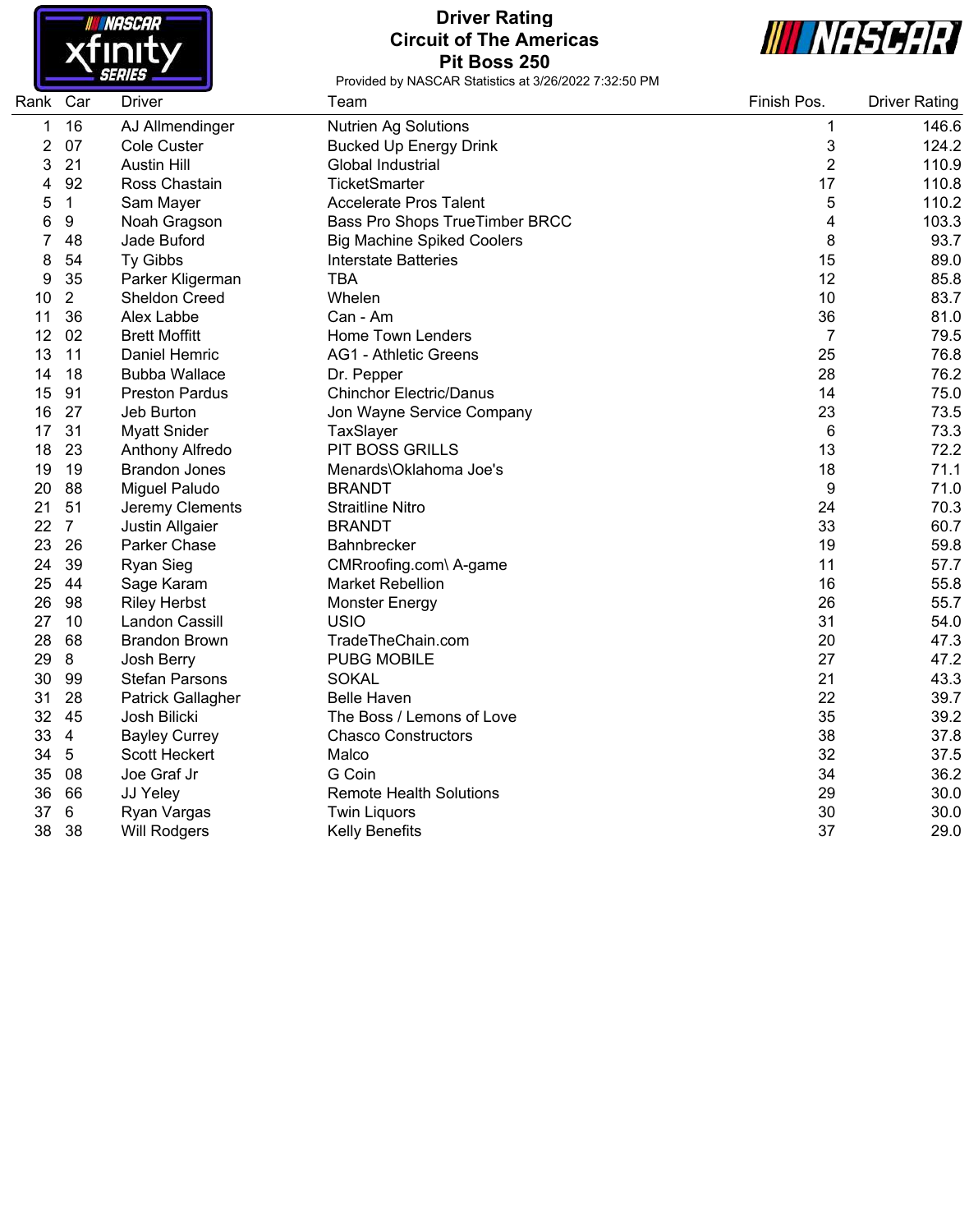

## **Fastest Drivers Early In A Run Circuit of The Americas Pit Boss 250**



| Rank | Car            | <b>Driver</b>         | Team                              | Laps | Finish Pos.    | Speed  |
|------|----------------|-----------------------|-----------------------------------|------|----------------|--------|
| 1    | 54             | Ty Gibbs              | <b>Interstate Batteries</b>       | 46   | 15             | 88.573 |
| 2    | 07             | Cole Custer           | <b>Bucked Up Energy Drink</b>     | 46   | 3              | 88.461 |
| 3    | 48             | Jade Buford           | <b>Big Machine Spiked Coolers</b> | 46   | 8              | 87.920 |
| 4    | 02             | <b>Brett Moffitt</b>  | <b>Home Town Lenders</b>          | 46   | 7              | 87.916 |
| 5    | 21             | <b>Austin Hill</b>    | Global Industrial                 | 46   | $\overline{2}$ | 87.849 |
| 6    | 19             | <b>Brandon Jones</b>  | Menards\Oklahoma Joe's            | 46   | 18             | 87.838 |
| 7    | 16             | AJ Allmendinger       | <b>Nutrien Ag Solutions</b>       | 46   | 1              | 87.825 |
| 8    | 1              | Sam Mayer             | <b>Accelerate Pros Talent</b>     | 46   | 5              | 87.807 |
| 9    | 51             | Jeremy Clements       | <b>Straitline Nitro</b>           | 46   | 24             | 87.615 |
| 10   | 88             | Miguel Paludo         | <b>BRANDT</b>                     | 46   | 9              | 87.593 |
| 11   | $\overline{2}$ | <b>Sheldon Creed</b>  | Whelen                            | 46   | 10             | 87.474 |
| 12   | 10             | Landon Cassill        | <b>USIO</b>                       | 46   | 31             | 87.439 |
| 13   | 92             | Ross Chastain         | TicketSmarter                     | 46   | 17             | 87.413 |
| 14   | 8              | Josh Berry            | <b>PUBG MOBILE</b>                | 46   | 27             | 87.397 |
| 15   | 11             | Daniel Hemric         | <b>AG1 - Athletic Greens</b>      | 46   | 25             | 87.380 |
| 16   | 27             | Jeb Burton            | Jon Wayne Service Company         | 46   | 23             | 87.319 |
| 17   | 9              | Noah Gragson          | Bass Pro Shops TrueTimber BRCC    | 46   | 4              | 87.271 |
| 18   | 98             | <b>Riley Herbst</b>   | <b>Monster Energy</b>             | 46   | 26             | 87.257 |
| 19   | 23             | Anthony Alfredo       | <b>PIT BOSS GRILLS</b>            | 46   | 13             | 87.196 |
| 20   | 91             | <b>Preston Pardus</b> | <b>Chinchor Electric/Danus</b>    | 46   | 14             | 87.140 |
| 21   | 35             | Parker Kligerman      | <b>TBA</b>                        | 46   | 12             | 87.135 |
| 22   | 99             | <b>Stefan Parsons</b> | <b>SOKAL</b>                      | 46   | 21             | 87.114 |
| 23   | 31             | <b>Myatt Snider</b>   | TaxSlayer                         | 46   | 6              | 86.927 |
| 24   | 26             | Parker Chase          | <b>Bahnbrecker</b>                | 46   | 19             | 86.849 |
| 25   | 39             | <b>Ryan Sieg</b>      | CMRroofing.com\ A-game            | 46   | 11             | 86.658 |
| 26   | 44             | Sage Karam            | <b>Market Rebellion</b>           | 46   | 16             | 86.613 |
| 27   | 45             | Josh Bilicki          | The Boss / Lemons of Love         | 46   | 35             | 86.379 |
| 28   | 18             | <b>Bubba Wallace</b>  | Dr. Pepper                        | 46   | 28             | 86.330 |
| 29   | 68             | <b>Brandon Brown</b>  | TradeTheChain.com                 | 46   | 20             | 86.151 |
| 30   | 28             | Patrick Gallagher     | <b>Belle Haven</b>                | 46   | 22             | 86.063 |
| 31   | $\overline{7}$ | Justin Allgaier       | <b>BRANDT</b>                     | 46   | 33             | 85.825 |
| 32   | 5              | Scott Heckert         | Malco                             | 46   | 32             | 85.807 |
| 33   | 66             | JJ Yeley              | <b>Remote Health Solutions</b>    | 46   | 29             | 85.142 |
| 34   | 6              | Ryan Vargas           | <b>Twin Liquors</b>               | 46   | 30             | 85.111 |
| 35   | 08             | Joe Graf Jr           | G Coin                            | 46   | 34             | 84.086 |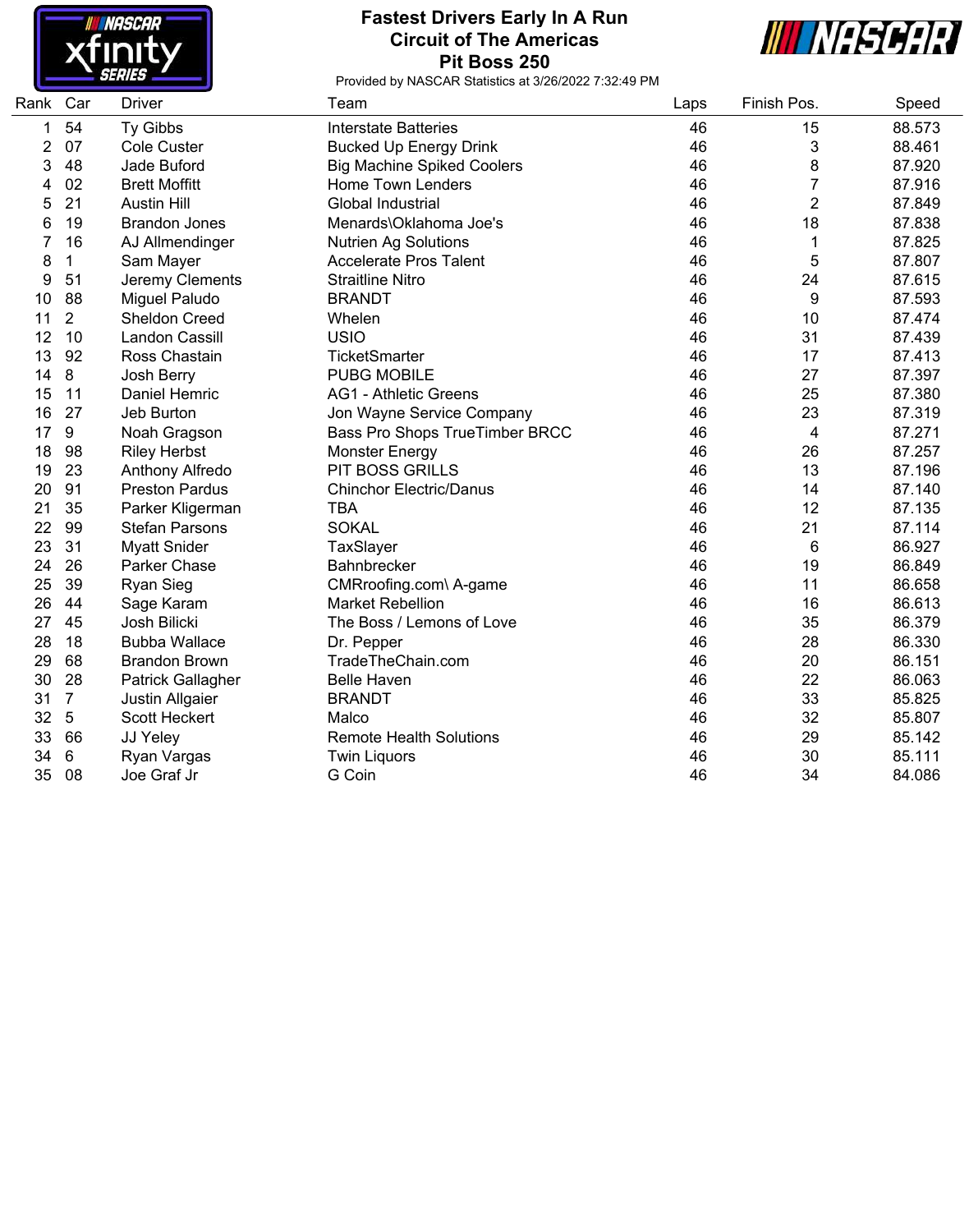

## **Fastest Drivers Late In A Run Circuit of The Americas Pit Boss 250**



| Rank | Car            | <b>Driver</b>            | Team                              | Laps | Finish Pos.    | Speed  |
|------|----------------|--------------------------|-----------------------------------|------|----------------|--------|
| 1    | 18             | <b>Bubba Wallace</b>     | Dr. Pepper                        | 46   | 28             | 88.982 |
| 2    | 21             | <b>Austin Hill</b>       | Global Industrial                 | 46   | $\overline{2}$ | 88.854 |
| 3    | 07             | <b>Cole Custer</b>       | <b>Bucked Up Energy Drink</b>     | 46   | 3              | 88.816 |
| 4    | 54             | <b>Ty Gibbs</b>          | <b>Interstate Batteries</b>       | 46   | 15             | 88.800 |
| 5    | 9              | Noah Gragson             | Bass Pro Shops TrueTimber BRCC    | 46   | 4              | 88.514 |
| 6    | 16             | AJ Allmendinger          | <b>Nutrien Ag Solutions</b>       | 46   | 1              | 88.369 |
| 7    | 1              | Sam Mayer                | <b>Accelerate Pros Talent</b>     | 46   | 5              | 88.361 |
| 8    | 92             | Ross Chastain            | <b>TicketSmarter</b>              | 46   | 17             | 88.223 |
| 9    | 19             | <b>Brandon Jones</b>     | Menards\Oklahoma Joe's            | 46   | 18             | 88.157 |
| 10   | 35             | Parker Kligerman         | <b>TBA</b>                        | 46   | 12             | 88.044 |
| 11   | 26             | Parker Chase             | Bahnbrecker                       | 46   | 19             | 87.800 |
| 12   | 11             | Daniel Hemric            | <b>AG1 - Athletic Greens</b>      | 46   | 25             | 87.792 |
| 13   | 91             | <b>Preston Pardus</b>    | <b>Chinchor Electric/Danus</b>    | 46   | 14             | 87.778 |
| 14   | 27             | Jeb Burton               | Jon Wayne Service Company         | 46   | 23             | 87.688 |
| 15   | $\overline{7}$ | Justin Allgaier          | <b>BRANDT</b>                     | 46   | 33             | 87.679 |
| 16   | 51             | Jeremy Clements          | <b>Straitline Nitro</b>           | 46   | 24             | 87.646 |
| 17   | 88             | Miguel Paludo            | <b>BRANDT</b>                     | 46   | 9              | 87.601 |
| 18   | 48             | Jade Buford              | <b>Big Machine Spiked Coolers</b> | 46   | 8              | 87.552 |
| 19   | 44             | Sage Karam               | <b>Market Rebellion</b>           | 46   | 16             | 87.417 |
| 20   | 31             | <b>Myatt Snider</b>      | TaxSlayer                         | 46   | 6              | 87.414 |
| 21   | 02             | <b>Brett Moffitt</b>     | <b>Home Town Lenders</b>          | 46   | $\overline{7}$ | 87.414 |
| 22   | 8              | Josh Berry               | <b>PUBG MOBILE</b>                | 46   | 27             | 87.386 |
| 23   | 45             | Josh Bilicki             | The Boss / Lemons of Love         | 46   | 35             | 87.254 |
| 24   | 98             | <b>Riley Herbst</b>      | <b>Monster Energy</b>             | 46   | 26             | 87.186 |
| 25   | 10             | Landon Cassill           | <b>USIO</b>                       | 46   | 31             | 87.102 |
| 26   | 23             | Anthony Alfredo          | PIT BOSS GRILLS                   | 46   | 13             | 86.944 |
| 27   | 28             | <b>Patrick Gallagher</b> | <b>Belle Haven</b>                | 46   | 22             | 86.930 |
| 28   | 68             | <b>Brandon Brown</b>     | TradeTheChain.com                 | 46   | 20             | 86.838 |
| 29   | $\overline{2}$ | Sheldon Creed            | Whelen                            | 46   | 10             | 86.747 |
| 30   | 5              | Scott Heckert            | Malco                             | 46   | 32             | 86.717 |
| 31   | 39             | <b>Ryan Sieg</b>         | CMRroofing.com\ A-game            | 46   | 11             | 86.659 |
| 32   | 99             | <b>Stefan Parsons</b>    | <b>SOKAL</b>                      | 46   | 21             | 86.438 |
| 33   | 08             | Joe Graf Jr              | G Coin                            | 46   | 34             | 86.315 |
| 34   | 66             | JJ Yeley                 | <b>Remote Health Solutions</b>    | 46   | 29             | 85.400 |
| 35   | 6              | Ryan Vargas              | <b>Twin Liquors</b>               | 46   | 30             | 85.118 |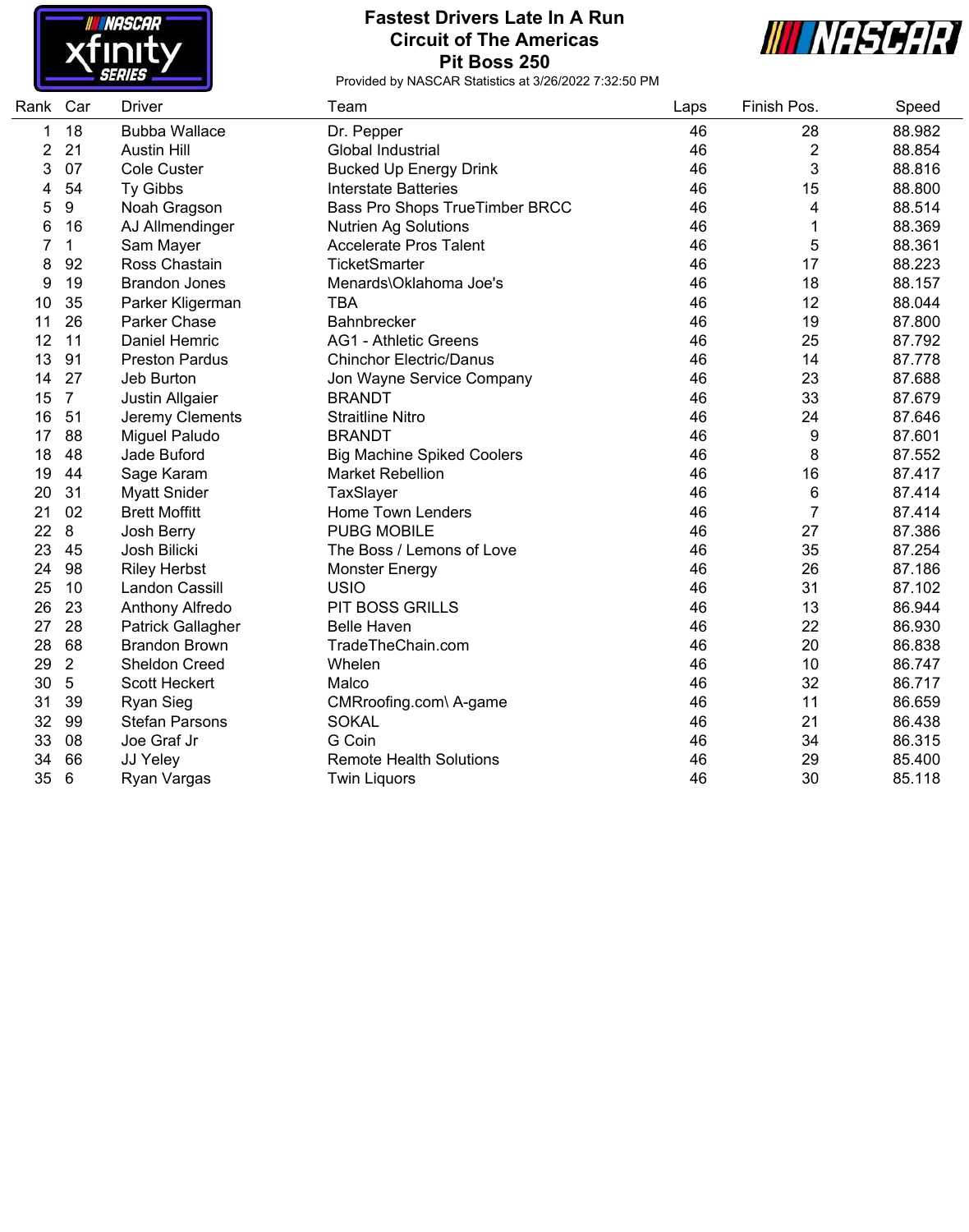

# **Fastest Laps Run Circuit of The Americas Pit Boss 250**



| Rank Car |      | Driver               | Team                          | Percentage | Finish Pos. | Laps |
|----------|------|----------------------|-------------------------------|------------|-------------|------|
|          | 1 16 | AJ Allmendinger      | <b>Nutrien Ag Solutions</b>   | 43.3       |             | 13   |
|          | 2 07 | Cole Custer          | <b>Bucked Up Energy Drink</b> | 23.3       |             |      |
|          | 3 54 | Ty Gibbs             | Interstate Batteries          | 10.0       | 15          |      |
|          | 4 92 | Ross Chastain        | <b>TicketSmarter</b>          | 10.0       | 17          |      |
|          | 5 21 | Austin Hill          | Global Industrial             | 6.7        |             |      |
| 61       |      | Sam Mayer            | Accelerate Pros Talent        | 6.7        |             |      |
|          | 7 19 | <b>Brandon Jones</b> | Menards\Oklahoma Joe's        | 3.3        | 18          |      |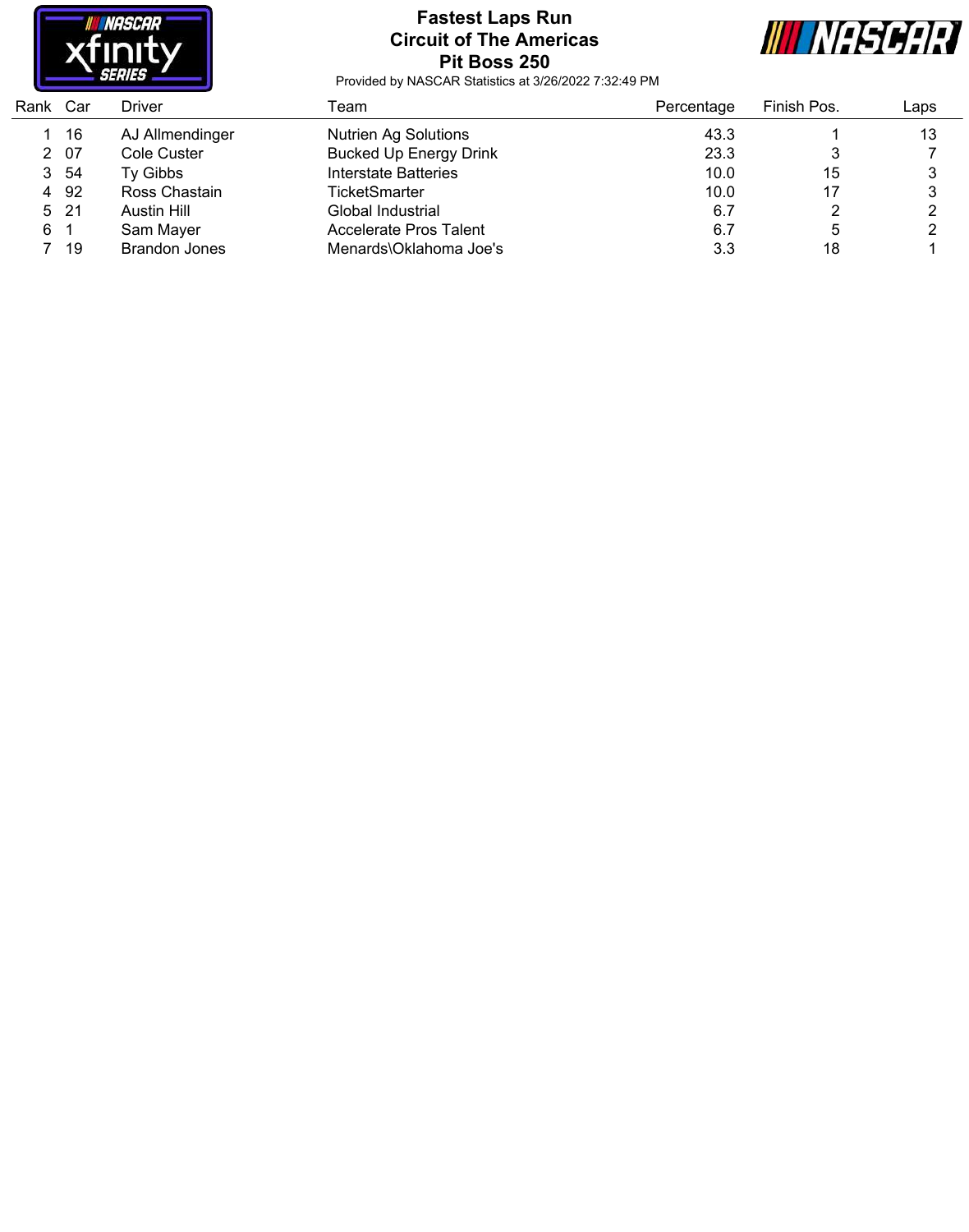

#### **Fastest on Restarts Circuit of The Americas Pit Boss 250**



| Rank Car |                | Driver                   | Team                              | Finish Pos.    | Average Speed |
|----------|----------------|--------------------------|-----------------------------------|----------------|---------------|
| 1        | 16             | AJ Allmendinger          | <b>Nutrien Ag Solutions</b>       | 1              | 87.918        |
| 2        | 48             | Jade Buford              | <b>Big Machine Spiked Coolers</b> | 8              | 87.654        |
| 3        | $\mathbf{1}$   | Sam Mayer                | <b>Accelerate Pros Talent</b>     | 5              | 87.411        |
| 4        | 07             | Cole Custer              | <b>Bucked Up Energy Drink</b>     | 3              | 86.851        |
| 5        | 4              | <b>Bayley Currey</b>     | <b>Chasco Constructors</b>        | 38             | 86.848        |
| 6        | 44             | Sage Karam               | <b>Market Rebellion</b>           | 16             | 86.798        |
| 7        | $\overline{7}$ | Justin Allgaier          | <b>BRANDT</b>                     | 33             | 86.752        |
| 8        | 98             | <b>Riley Herbst</b>      | <b>Monster Energy</b>             | 26             | 86.727        |
| 9        | 02             | <b>Brett Moffitt</b>     | Home Town Lenders                 | $\overline{7}$ | 86.719        |
| 10       | 88             | Miguel Paludo            | <b>BRANDT</b>                     | 9              | 86.620        |
| 11       | 11             | Daniel Hemric            | <b>AG1 - Athletic Greens</b>      | 25             | 86.605        |
| 12       | 21             | <b>Austin Hill</b>       | Global Industrial                 | $\overline{2}$ | 86.548        |
| 13       | 35             | Parker Kligerman         | <b>TBA</b>                        | 12             | 86.509        |
| 14       | 92             | Ross Chastain            | TicketSmarter                     | 17             | 86.377        |
| 15       | 23             | Anthony Alfredo          | PIT BOSS GRILLS                   | 13             | 86.313        |
| 16       | 51             | Jeremy Clements          | <b>Straitline Nitro</b>           | 24             | 86.282        |
| 17       | 9              | Noah Gragson             | Bass Pro Shops TrueTimber BRCC    | 4              | 86.233        |
| 18       | 31             | <b>Myatt Snider</b>      | TaxSlayer                         | 6              | 86.084        |
| 19       | 5              | <b>Scott Heckert</b>     | Malco                             | 32             | 86.080        |
| 20       | 91             | <b>Preston Pardus</b>    | <b>Chinchor Electric/Danus</b>    | 14             | 86.078        |
| 21       | 19             | <b>Brandon Jones</b>     | Menards\Oklahoma Joe's            | 18             | 85.939        |
| 22       | 26             | Parker Chase             | <b>Bahnbrecker</b>                | 19             | 85.937        |
| 23       | 39             | <b>Ryan Sieg</b>         | CMRroofing.com\ A-game            | 11             | 85.853        |
| 24       | 18             | <b>Bubba Wallace</b>     | Dr. Pepper                        | 28             | 85.710        |
| 25       | 27             | Jeb Burton               | Jon Wayne Service Company         | 23             | 85.605        |
| 26       | 08             | Joe Graf Jr              | G Coin                            | 34             | 85.588        |
| 27       | 8              | Josh Berry               | <b>PUBG MOBILE</b>                | 27             | 85.582        |
| 28       | 54             | Ty Gibbs                 | <b>Interstate Batteries</b>       | 15             | 85.553        |
| 29       | 36             | Alex Labbe               | Can - Am                          | 36             | 85.465        |
| 30       | 10             | Landon Cassill           | <b>USIO</b>                       | 31             | 85.396        |
| 31       | 99             | <b>Stefan Parsons</b>    | <b>SOKAL</b>                      | 21             | 85.299        |
| 32       | $\overline{2}$ | <b>Sheldon Creed</b>     | Whelen                            | 10             | 85.248        |
| 33       | 45             | Josh Bilicki             | The Boss / Lemons of Love         | 35             | 85.166        |
| 34       | 28             | <b>Patrick Gallagher</b> | <b>Belle Haven</b>                | 22             | 85.145        |
| 35       | 66             | JJ Yeley                 | <b>Remote Health Solutions</b>    | 29             | 85.115        |
| 36       | 6              | Ryan Vargas              | <b>Twin Liquors</b>               | 30             | 85.053        |
| 37       | 68             | <b>Brandon Brown</b>     | TradeTheChain.com                 | 20             | 84.626        |
| 38       | 38             | <b>Will Rodgers</b>      | <b>Kelly Benefits</b>             | 37             | 55.115        |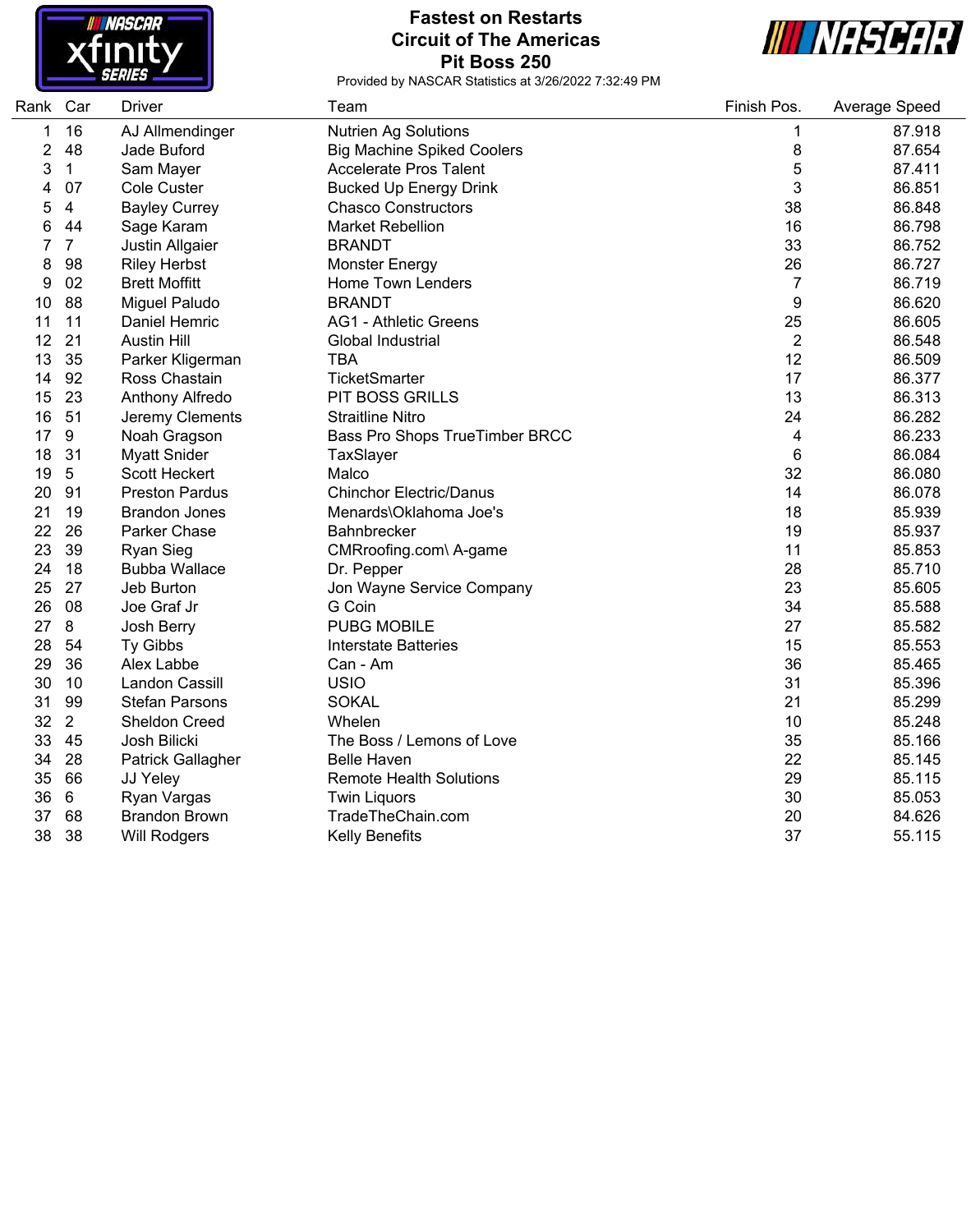

# **Green Flag Passes Circuit of The Americas Pit Boss 250**



| Rank | Car            | <b>Driver</b>          | Team                              | Finish Pos.    | <b>Green Flag Passes</b> |
|------|----------------|------------------------|-----------------------------------|----------------|--------------------------|
| 1    | 44             | Sage Karam             | <b>Market Rebellion</b>           | 16             | 93                       |
| 2    | 98             | <b>Riley Herbst</b>    | Monster Energy                    | 26             | 91                       |
| 3    | 45             | Josh Bilicki           | The Boss / Lemons of Love         | 35             | 89                       |
| 4    | 19             | <b>Brandon Jones</b>   | Menards\Oklahoma Joe's            | 18             | 76                       |
| 5    | $\bf 8$        | Josh Berry             | <b>PUBG MOBILE</b>                | 27             | 72                       |
| 6    | 99             | <b>Stefan Parsons</b>  | <b>SOKAL</b>                      | 21             | 71                       |
| 7    | 5              | Scott Heckert          | Malco                             | 32             | 69                       |
| 8    | 26             | Parker Chase           | <b>Bahnbrecker</b>                | 19             | 68                       |
| 9    | 02             | <b>Brett Moffitt</b>   | <b>Home Town Lenders</b>          | 7              | 67                       |
| 10   | 48             | Jade Buford            | <b>Big Machine Spiked Coolers</b> | 8              | 67                       |
| 11   | 51             | Jeremy Clements        | <b>Straitline Nitro</b>           | 24             | 66                       |
| 12   | 31             | <b>Myatt Snider</b>    | TaxSlayer                         | 6              | 64                       |
| 13   | 28             | Patrick Gallagher      | <b>Belle Haven</b>                | 22             | 63                       |
| 14   | $\mathbf 1$    | Sam Mayer              | <b>Accelerate Pros Talent</b>     | 5              | 62                       |
| 15   | 08             | Joe Graf Jr            | G Coin                            | 34             | 62                       |
| 16   | 88             | Miguel Paludo          | <b>BRANDT</b>                     | 9              | 60                       |
| 17   | 11             | Daniel Hemric          | <b>AG1 - Athletic Greens</b>      | 25             | 60                       |
| 18   | $\overline{7}$ | <b>Justin Allgaier</b> | <b>BRANDT</b>                     | 33             | 60                       |
| 19   | 91             | <b>Preston Pardus</b>  | <b>Chinchor Electric/Danus</b>    | 14             | 59                       |
| 20   | 23             | Anthony Alfredo        | <b>PIT BOSS GRILLS</b>            | 13             | 58                       |
| 21   | 54             | Ty Gibbs               | Interstate Batteries              | 15             | 56                       |
| 22   | 2              | <b>Sheldon Creed</b>   | Whelen                            | 10             | 55                       |
| 23   | 39             | <b>Ryan Sieg</b>       | CMRroofing.com\ A-game            | 11             | 53                       |
| 24   | 07             | Cole Custer            | <b>Bucked Up Energy Drink</b>     | 3              | 51                       |
| 25   | 9              | Noah Gragson           | Bass Pro Shops TrueTimber BRCC    | 4              | 51                       |
| 26   | 66             | JJ Yeley               | <b>Remote Health Solutions</b>    | 29             | 51                       |
| 27   | 18             | <b>Bubba Wallace</b>   | Dr. Pepper                        | 28             | 50                       |
| 28   | 68             | <b>Brandon Brown</b>   | TradeTheChain.com                 | 20             | 49                       |
| 29   | 35             | Parker Kligerman       | <b>TBA</b>                        | 12             | 46                       |
| 30   | 6              | Ryan Vargas            | <b>Twin Liquors</b>               | 30             | 43                       |
| 31   | 10             | Landon Cassill         | <b>USIO</b>                       | 31             | 42                       |
| 32   | 27             | Jeb Burton             | Jon Wayne Service Company         | 23             | 38                       |
| 33   | 92             | Ross Chastain          | TicketSmarter                     | 17             | 36                       |
| 34   | 36             | Alex Labbe             | Can - Am                          | 36             | 27                       |
| 35   | 21             | <b>Austin Hill</b>     | Global Industrial                 | $\overline{2}$ | 24                       |
| 36   | 16             | AJ Allmendinger        | <b>Nutrien Ag Solutions</b>       | 1              | 23                       |
| 37   | $\overline{4}$ | <b>Bayley Currey</b>   | <b>Chasco Constructors</b>        | 38             | 20                       |
| 38   | 38             | <b>Will Rodgers</b>    | <b>Kelly Benefits</b>             | 37             | 12                       |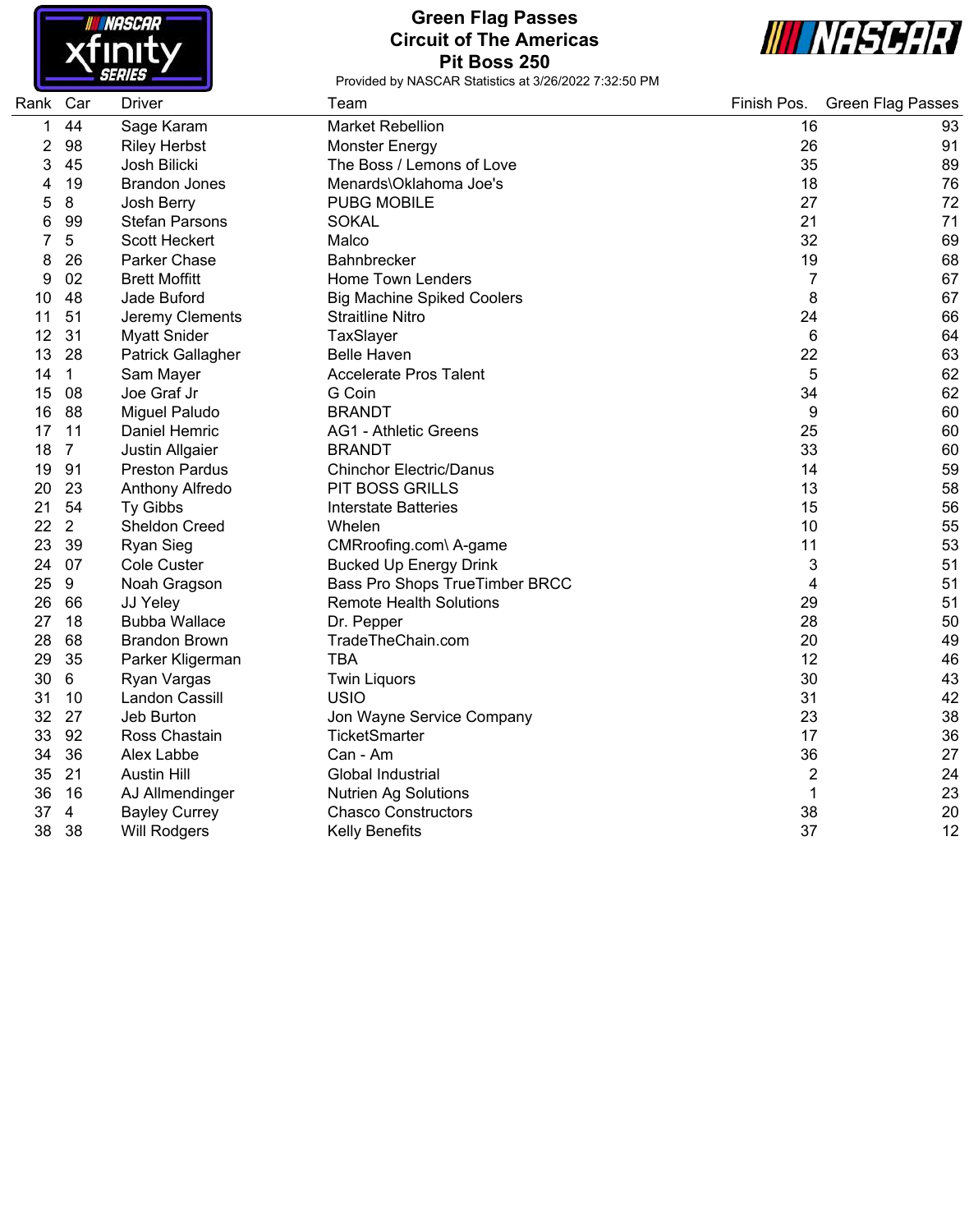

# **Green Flag Speed Circuit of The Americas Pit Boss 250**



| Rank Car |                  | <b>Driver</b>         | Team                              | Finish Pos.    | <b>Green Flag Speed</b> |
|----------|------------------|-----------------------|-----------------------------------|----------------|-------------------------|
| 1        | 07               | <b>Cole Custer</b>    | <b>Bucked Up Energy Drink</b>     | 3              | 88.887                  |
| 2        | 16               | AJ Allmendinger       | <b>Nutrien Ag Solutions</b>       | 1              | 88.793                  |
| 3        | 54               | Ty Gibbs              | <b>Interstate Batteries</b>       | 15             | 88.539                  |
| 4        | 92               | Ross Chastain         | TicketSmarter                     | 17             | 88.470                  |
| 5        | 21               | <b>Austin Hill</b>    | Global Industrial                 | $\overline{2}$ | 88.423                  |
| 6        | $\mathbf 1$      | Sam Mayer             | <b>Accelerate Pros Talent</b>     | 5              | 88.314                  |
| 7        | 36               | Alex Labbe            | Can - Am                          | 36             | 88.224                  |
| 8        | $\boldsymbol{9}$ | Noah Gragson          | Bass Pro Shops TrueTimber BRCC    | 4              | 87.986                  |
| 9        | 48               | Jade Buford           | <b>Big Machine Spiked Coolers</b> | 8              | 87.806                  |
| 10       | 35               | Parker Kligerman      | <b>TBA</b>                        | 12             | 87.770                  |
| 11       | 51               | Jeremy Clements       | <b>Straitline Nitro</b>           | 24             | 87.763                  |
| 12       | 88               | Miguel Paludo         | <b>BRANDT</b>                     | 9              | 87.735                  |
| 13       | 19               | <b>Brandon Jones</b>  | Menards\Oklahoma Joe's            | 18             | 87.718                  |
| 14       | 02               | <b>Brett Moffitt</b>  | Home Town Lenders                 | $\overline{7}$ | 87.678                  |
| 15       | 11               | Daniel Hemric         | <b>AG1 - Athletic Greens</b>      | 25             | 87.604                  |
| 16       | 27               | Jeb Burton            | Jon Wayne Service Company         | 23             | 87.550                  |
| 17       | 91               | <b>Preston Pardus</b> | <b>Chinchor Electric/Danus</b>    | 14             | 87.498                  |
| 18       | 8                | Josh Berry            | <b>PUBG MOBILE</b>                | 27             | 87.445                  |
| 19       | $\overline{2}$   | <b>Sheldon Creed</b>  | Whelen                            | 10             | 87.444                  |
| 20       | 18               | <b>Bubba Wallace</b>  | Dr. Pepper                        | 28             | 87.388                  |
| 21       | 31               | <b>Myatt Snider</b>   | TaxSlayer                         | 6              | 87.329                  |
| 22       | 26               | Parker Chase          | Bahnbrecker                       | 19             | 87.275                  |
| 23       | 10               | Landon Cassill        | <b>USIO</b>                       | 31             | 87.260                  |
| 24       | 23               | Anthony Alfredo       | PIT BOSS GRILLS                   | 13             | 87.220                  |
| 25       | 44               | Sage Karam            | <b>Market Rebellion</b>           | 16             | 87.047                  |
| 26       | 98               | <b>Riley Herbst</b>   | <b>Monster Energy</b>             | 26             | 87.036                  |
| 27       | $\overline{7}$   | Justin Allgaier       | <b>BRANDT</b>                     | 33             | 86.997                  |
| 28       | $\overline{4}$   | <b>Bayley Currey</b>  | <b>Chasco Constructors</b>        | 38             | 86.906                  |
| 29       | 39               | <b>Ryan Sieg</b>      | CMRroofing.com\ A-game            | 11             | 86.846                  |
| 30       | 99               | <b>Stefan Parsons</b> | <b>SOKAL</b>                      | 21             | 86.832                  |
| 31       | 28               | Patrick Gallagher     | <b>Belle Haven</b>                | 22             | 86.704                  |
| 32       | 68               | <b>Brandon Brown</b>  | TradeTheChain.com                 | 20             | 86.464                  |
| 33       | 5                | Scott Heckert         | Malco                             | 32             | 86.388                  |
| 34       | 45               | Josh Bilicki          | The Boss / Lemons of Love         | 35             | 86.184                  |
| 35       | 08               | Joe Graf Jr           | G Coin                            | 34             | 85.858                  |
| 36       | 38               | Will Rodgers          | <b>Kelly Benefits</b>             | 37             | 85.413                  |
| 37       | 66               | JJ Yeley              | <b>Remote Health Solutions</b>    | 29             | 85.398                  |
| 38       | 6                | Ryan Vargas           | <b>Twin Liquors</b>               | 30             | 85.308                  |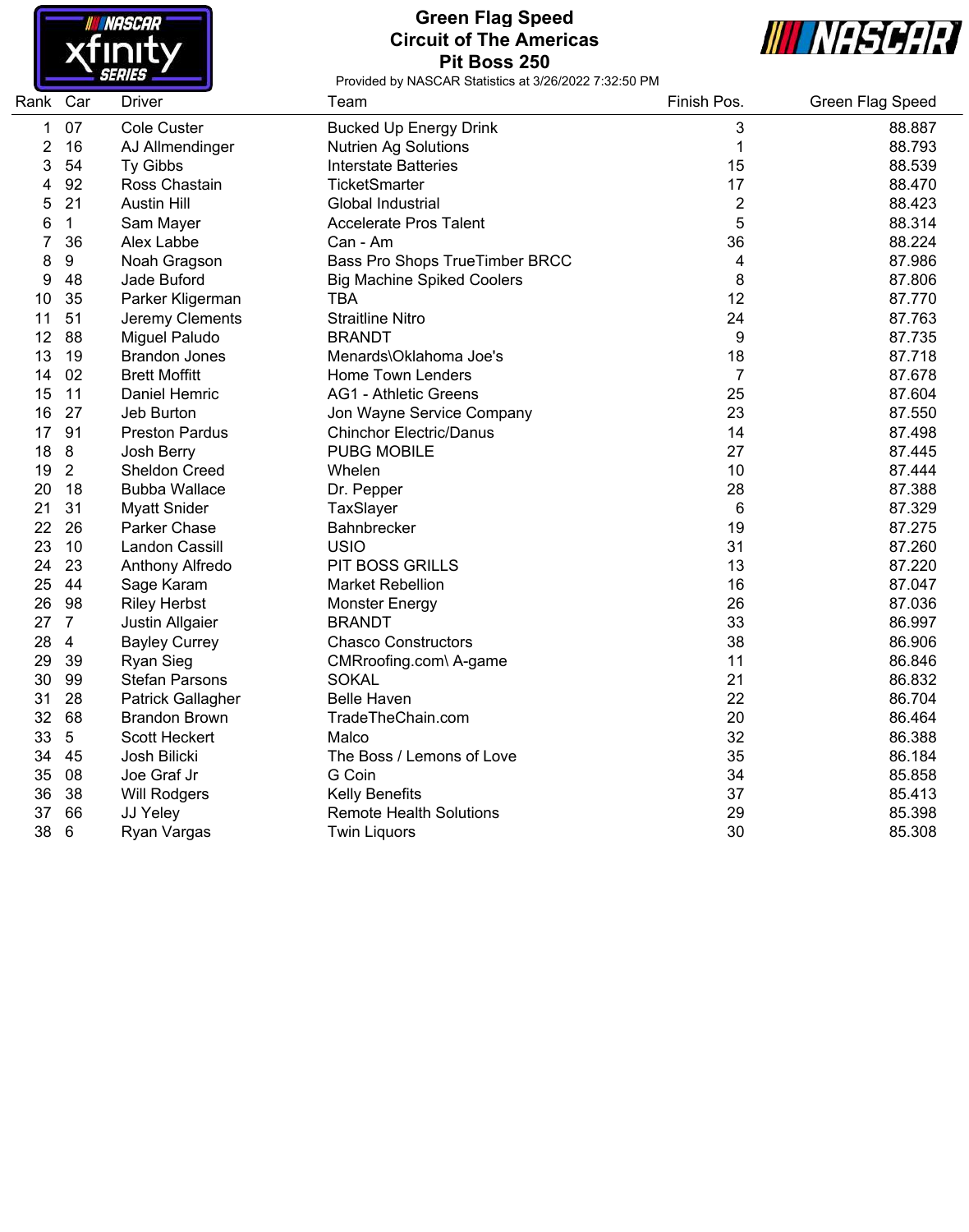

# **Laps in Top 15 Circuit of The Americas Pit Boss 250**



| Rank | Car            | <b>Driver</b>         | Team                              | Percentage | Finish Pos.    | Laps |
|------|----------------|-----------------------|-----------------------------------|------------|----------------|------|
| 1    | 16             | AJ Allmendinger       | <b>Nutrien Ag Solutions</b>       | 97.8       |                | 45   |
| 2    | 07             | <b>Cole Custer</b>    | <b>Bucked Up Energy Drink</b>     | 91.3       | 3              | 42   |
| 3    | 9              | Noah Gragson          | Bass Pro Shops TrueTimber BRCC    | 91.3       | 4              | 42   |
| 4    | 21             | <b>Austin Hill</b>    | Global Industrial                 | 89.1       | $\overline{c}$ | 41   |
| 5    | 48             | Jade Buford           | <b>Big Machine Spiked Coolers</b> | 80.4       | 8              | 37   |
| 6    | 92             | Ross Chastain         | <b>TicketSmarter</b>              | 80.4       | 17             | 37   |
| 7    | 36             | Alex Labbe            | Can - Am                          | 73.9       | 36             | 34   |
| 8    | 1              | Sam Mayer             | <b>Accelerate Pros Talent</b>     | 71.7       | 5              | 33   |
| 9    | 11             | Daniel Hemric         | AG1 - Athletic Greens             | 69.6       | 25             | 32   |
| 10   | 35             | Parker Kligerman      | <b>TBA</b>                        | 67.4       | 12             | 31   |
| 11   | $\overline{2}$ | Sheldon Creed         | Whelen                            | 58.7       | 10             | 27   |
| 12   | 27             | Jeb Burton            | Jon Wayne Service Company         | 58.7       | 23             | 27   |
| 13   | 18             | <b>Bubba Wallace</b>  | Dr. Pepper                        | 54.4       | 28             | 25   |
| 14   | $\overline{7}$ | Justin Allgaier       | <b>BRANDT</b>                     | 54.4       | 33             | 25   |
| 15   | 54             | Ty Gibbs              | <b>Interstate Batteries</b>       | 47.8       | 15             | 22   |
| 16   | 10             | Landon Cassill        | <b>USIO</b>                       | 47.8       | 31             | 22   |
| 17   | 02             | <b>Brett Moffitt</b>  | <b>Home Town Lenders</b>          | 45.7       | 7              | 21   |
| 18   | 51             | Jeremy Clements       | <b>Straitline Nitro</b>           | 41.3       | 24             | 19   |
| 19   | 91             | <b>Preston Pardus</b> | <b>Chinchor Electric/Danus</b>    | 39.1       | 14             | 18   |
| 20   | 88             | Miguel Paludo         | <b>BRANDT</b>                     | 34.8       | 9              | 16   |
| 21   | 31             | <b>Myatt Snider</b>   | TaxSlayer                         | 30.4       | 6              | 14   |
| 22   | 39             | Ryan Sieg             | CMRroofing.com\ A-game            | 30.4       | 11             | 14   |
| 23   | 23             | Anthony Alfredo       | PIT BOSS GRILLS                   | 30.4       | 13             | 14   |
| 24   | 19             | <b>Brandon Jones</b>  | Menards\Oklahoma Joe's            | 28.3       | 18             | 13   |
| 25   | 98             | <b>Riley Herbst</b>   | Monster Energy                    | 23.9       | 26             | 11   |
| 26   | 44             | Sage Karam            | <b>Market Rebellion</b>           | 15.2       | 16             | 7    |
| 27   | 26             | Parker Chase          | Bahnbrecker                       | 15.2       | 19             | 7    |
| 28   | $\bf 8$        | Josh Berry            | <b>PUBG MOBILE</b>                | 10.9       | 27             | 5    |
| 29   | 5              | <b>Scott Heckert</b>  | Malco                             | 8.7        | 32             | 4    |
| 30   | 68             | <b>Brandon Brown</b>  | TradeTheChain.com                 | 4.4        | 20             | 2    |
| 31   | 45             | Josh Bilicki          | The Boss / Lemons of Love         | 4.4        | 35             | 2    |
| 32   | 08             | Joe Graf Jr           | G Coin                            | 2.2        | 34             | 1    |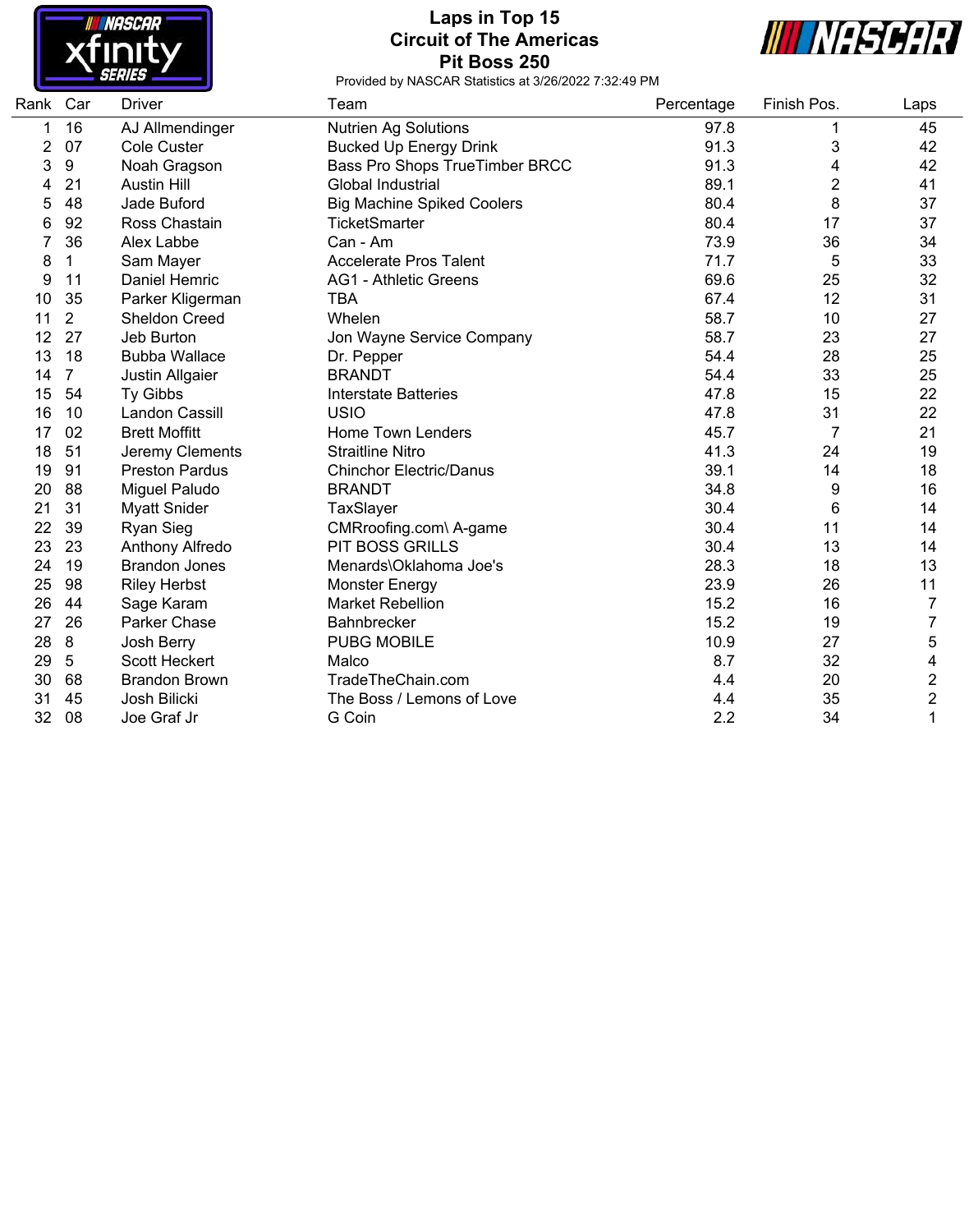

# **Laps Led Circuit of The Americas Pit Boss 250**



| Rank | Car | Driver          | Геаm                        | Percentage | Finish Pos. | Laps |
|------|-----|-----------------|-----------------------------|------------|-------------|------|
|      | 16  | AJ Allmendinger | <b>Nutrien Ag Solutions</b> | 58.70      |             | 27   |
| 2    | -92 | Ross Chastain   | TicketSmarter               | 30.43      |             | 14   |
| 3 1  |     | Sam Mayer       | Accelerate Pros Talent      | 6.52       |             |      |
| 4    | -54 | Tv Gibbs        | Interstate Batteries        | 2.17       | 15          |      |
| 5 7  |     | Justin Allgaier | <b>BRANDT</b>               | 2.17       | 33          |      |
|      |     |                 |                             |            |             |      |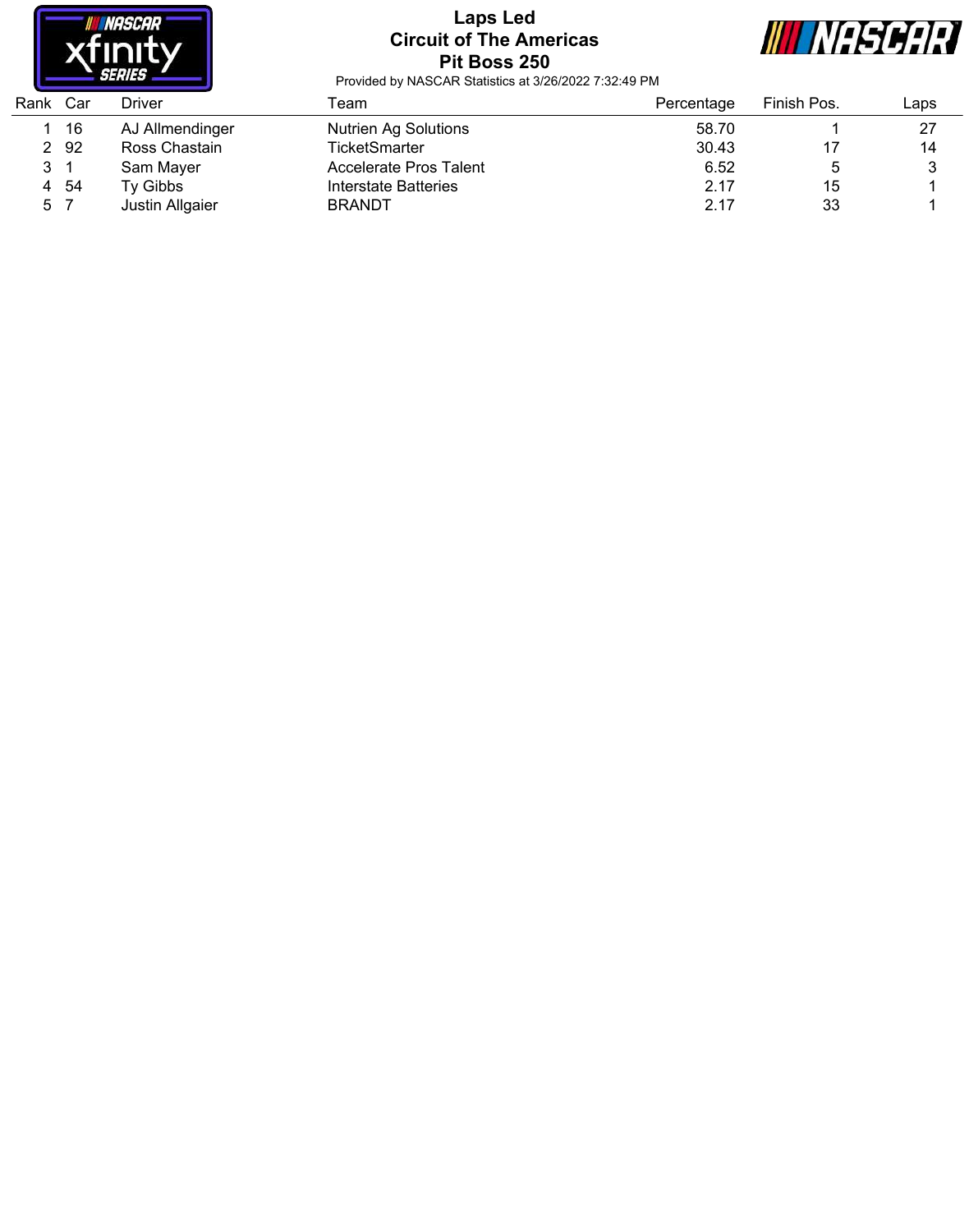

## **Quality Passes Circuit of The Americas Pit Boss 250**



| Rank | Car | Driver                | Team                              | Finish Pos. | <b>Quality Passes</b>   |
|------|-----|-----------------------|-----------------------------------|-------------|-------------------------|
|      | 48  | Jade Buford           | <b>Big Machine Spiked Coolers</b> | 8           | 37                      |
| 2    | 35  | Parker Kligerman      | TBA                               | 12          | 29                      |
| 3    | 1   | Sam Mayer             | Accelerate Pros Talent            | 5           | 26                      |
|      | 9   | Noah Gragson          | Bass Pro Shops TrueTimber BRCC    | 4           | 24                      |
| 5    | 11  | Daniel Hemric         | <b>AG1 - Athletic Greens</b>      | 25          | 22                      |
| 6    | 07  | <b>Cole Custer</b>    | <b>Bucked Up Energy Drink</b>     | 3           | 21                      |
|      | 16  | AJ Allmendinger       | <b>Nutrien Ag Solutions</b>       |             | 20                      |
| 8    | 02  | <b>Brett Moffitt</b>  | <b>Home Town Lenders</b>          | 7           | 20                      |
| 9    | 2   | Sheldon Creed         | Whelen                            | 10          | 20                      |
| 10   | 36  | Alex Labbe            | Can - Am                          | 36          | 19                      |
| 11   | 21  | <b>Austin Hill</b>    | <b>Global Industrial</b>          | 2           | 18                      |
| 12   | 27  | Jeb Burton            | Jon Wayne Service Company         | 23          | 18                      |
| 13   | 31  | <b>Myatt Snider</b>   | TaxSlayer                         | 6           | 17                      |
| 14   | 54  | Ty Gibbs              | <b>Interstate Batteries</b>       | 15          | 16                      |
| 15   | 51  | Jeremy Clements       | <b>Straitline Nitro</b>           | 24          | 16                      |
| 16   | 7   | Justin Allgaier       | <b>BRANDT</b>                     | 33          | 15                      |
| 17   | 88  | Miguel Paludo         | <b>BRANDT</b>                     | 9           | 14                      |
| 18   | 23  | Anthony Alfredo       | <b>PIT BOSS GRILLS</b>            | 13          | 14                      |
| 19   | 91  | <b>Preston Pardus</b> | <b>Chinchor Electric/Danus</b>    | 14          | 13                      |
| 20   | 18  | <b>Bubba Wallace</b>  | Dr. Pepper                        | 28          | 13                      |
| 21   | 39  | <b>Ryan Sieg</b>      | CMRroofing.com\ A-game            | 11          | 12                      |
| 22   | 44  | Sage Karam            | <b>Market Rebellion</b>           | 16          | 12                      |
| 23   | 10  | Landon Cassill        | <b>USIO</b>                       | 31          | 12                      |
| 24   | 19  | <b>Brandon Jones</b>  | Menards\Oklahoma Joe's            | 18          | 11                      |
| 25   | 92  | Ross Chastain         | <b>TicketSmarter</b>              | 17          | 10                      |
| 26   | 98  | <b>Riley Herbst</b>   | Monster Energy                    | 26          | 10                      |
| 27   | 26  | Parker Chase          | <b>Bahnbrecker</b>                | 19          | 4                       |
| 28   | 8   | Josh Berry            | <b>PUBG MOBILE</b>                | 27          | 4                       |
| 29   | 68  | <b>Brandon Brown</b>  | TradeTheChain.com                 | 20          | $\overline{\mathbf{c}}$ |
| 30   | 5   | Scott Heckert         | Malco                             | 32          | $\overline{2}$          |
| 31   | 45  | Josh Bilicki          | The Boss / Lemons of Love         | 35          | 1                       |